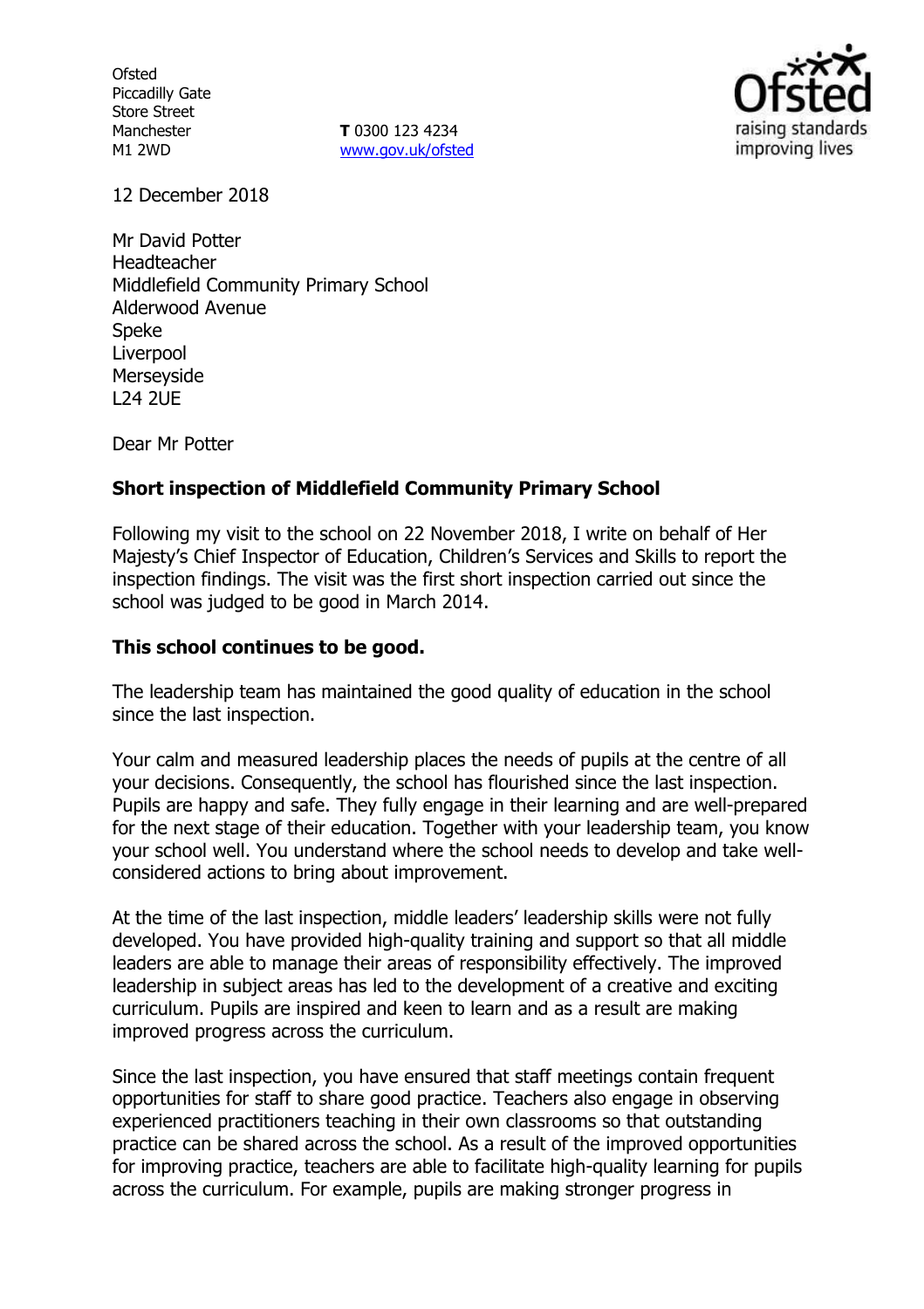

mathematics because of teachers' improved confidence in providing activities that allow pupils to explore mathematical concepts.

During the last inspection, teachers did not consistently challenge most-able pupils in key stage 1. The introduction of the new curriculum for English ensures that opportunities for stretch and challenge are incorporated into every lesson. This has had a positive impact and the proportion of pupils that reach the higher standard is increasing steadily each year. However, although the proportion of pupils reaching the higher standard is improving it remains below the national average and leaders are aware that there is still more to do.

Pupils' progress in mathematics is not as strong as for reading and writing, including for the most able. Progress for mathematics dipped in the 2017 published data. In 2018, pupils' progress increased but remained below that in reading and writing. Leaders have changed the curriculum for mathematics considerably and current pupils are showing much stronger progress.

You have worked hard to improve pupils' attendance and there has been steady improvement over the last three years. The many interventions that you have put in place are having a positive impact and current pupils' attendance continues to improve. Overall attendance is now broadly in line with national averages. However, the proportion of pupils that are frequently absent from school is not falling quickly enough and is still well above the national average.

The vast majority of pupils want to come to school. They enjoy their learning and like helping others to learn. They are fully engaged during learning and are eager to answer questions and give their opinion. They listen to each other's ideas and work cooperatively. Pupils' personal development is strong. Social, moral, spiritual and cultural education is well developed across the curriculum, particularly through the new philosophy curriculum that you have recently introduced. Pupils are wellprepared for life in modern Britain.

Governance is strong. Governors know the strengths of the school and where it needs to improve. They understand the strategic nature of their role and have the skills necessary to hold you to account. They are very supportive of the improvements that you want to make.

# **Safeguarding is effective.**

There is a strong culture of safeguarding in the school. Staff receive safeguarding training frequently and know how to identify pupils that need help. Staff show a clear understanding of the school's safeguarding policies and follow the appropriate steps to ensure pupils' safety.

You and your leaders know your pupils and their families well. This allows you to respond promptly to support your vulnerable pupils. You have developed strong relationships with external agencies to ensure that you can help parents to access the most appropriate support for their children.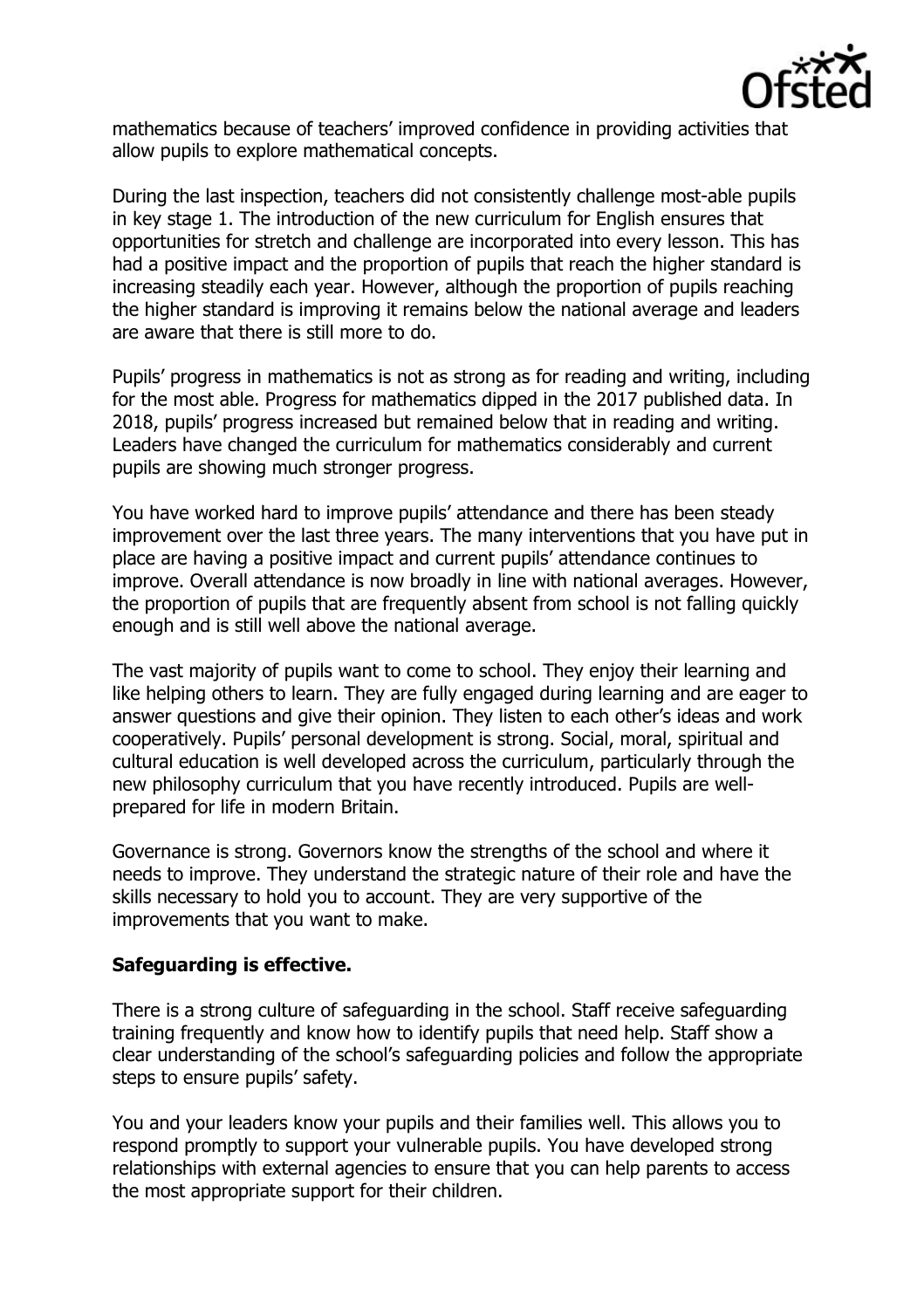

Pupils know how to keep themselves safe. They talk confidently about the dangers that they can face online, particularly when using social media.

# **Inspection findings**

- $\blacksquare$  I was interested to find out how you had responded to the dip in pupils' progress in mathematics in the 2017 published data. You explained that your new mathematics lead has introduced a mathematics curriculum that is based around mathematics mastery. Pupils now regularly apply their learning to new situations and are asked to explain their answers. This increased challenge, together with the training that you have put in place for teachers and teaching assistants, has led to the improvement in the 2018 published data and the improved progress in mathematics for current pupils.
- **Problem-solving and reasoning are at the heart of the new mathematics** curriculum. Teachers have received training that has improved their skills. However, these skills are still embedding. As a result, teaching does not consistently stretch the most able pupils and help them to move on in learning. You are aware of this and have kept the improvement of mathematics as a focus for the next year.
- We also discussed pupils' progress in reading. This has been particularly strong in recent years and I was interested to find out how you had managed to maintain such a high standard. You explained that consistent approaches to learning across year groups allowed pupils to transfer their skills from year to year and so maintain their progress without any slippage due to transition. Reading is the key driver for the English curriculum and so pupils read a wide range of challenging books during their learning. Consequently, pupils' reading skills remain at a high standard.
- We looked at current attendance and you explained the many strategies that you have put in place to try and help pupils attend school regularly. These strategies are bringing about improvement, but it is not quick enough. In particular, the proportion of pupils that are frequently absent from school remains stubbornly high.

# **Next steps for the school**

Leaders and those responsible for governance should ensure that:

- $\blacksquare$  pupils' progress in mathematics improves further by embedding problem-solving and reasoning, especially for the most able
- pupils' attendance improves further, especially for those pupils who are frequently absent from school.

I am copying this letter to the chair of the governing body, the regional schools commissioner and the director of children's services for Liverpool. This letter will be published on the Ofsted website.